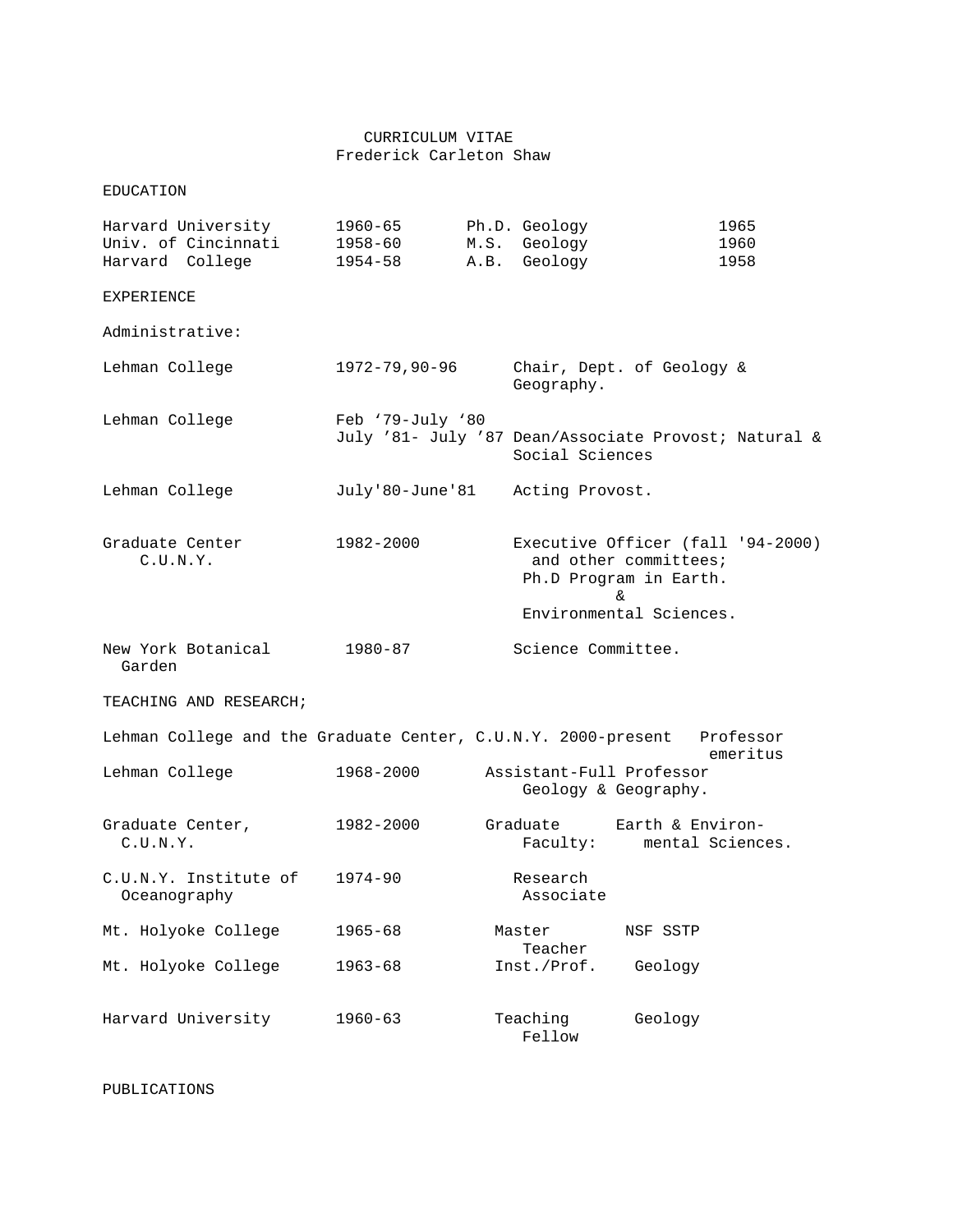- (2014) Telephina and other trilobites from the Pratt Ferry beds, Ordovician of Alabama, USA. Journal Paleontology 88-3, 545-555.
- (2011) w/Bolton. Ordovician trilobites of the Mingan Islands, Quebec. Journal of Paleontology 2011 50 pp. plus plates.
- (2000) Trilobites of the Králův Dvůr Formation (Ordovician) of the Prague Basin, Czech Republic. Věst. Česk. geol. ust. 75, 4, pp. 371-404.
- (1999) Králův Dvůr Formation, Prague Basin and the end of the Ordovician trilobites. Acta Univ. Carolinae-Geologica 1999, 43(1/2). pp. 389-404.
- (1995) Trinucleid trilobites from the Ordovician of the Prague Basin. Jour. Paleont. Memoir 40, 23 pp.
- (1994) w/Lespérance. North American biogeography and taxonomy of *Cryptolithus* (Trilobita, Ordovician). Jour. Paleont. 68, 808-823.
- (1991) Viola Group cryptolithinid trilobites; biogeography and taxonomy. Jour. Paleont., v.65, pp.919-935.
- (1987) Sloan, Shaw and Tripp(eds.) Platteville and Decorah trilobites from Illinois Wisconsin. Minn. Geol. Surv., Rept.35, pp.63- 98.
- (l980) Shallow water lithofacies and trilobite biofacies of the Mingan Formation, Quebec. Le Naturaliste Canadien, v. 107, pp. 227-242.
- (1978) Weiss, Geitzenauer & Shaw. Foraminifera, Diatom and Bivalve Distribution in Recent Sediments of the Hudson Estuary. Coastal and<br>Estuarine Sciences, (Academic Press). Estuarine Sciences, (Academic v. 6 pp. 1-9.
- (1977) Shaw & Fortey. Middle Ordovician facies and trilobite faunas in N. America: Geological Mag., Cam. Univ. Press, v. ll4, #6, pp. 409- 443.
- (l974) Simpson Group Trilobites of Oklahoma; Pal. Soc. Mem. 6 (v. 48, pt. 5 #2) pp. 1-54.
- (1972) Ross & Shaw. Distribution of the Middle Ordovician Copenhagen Formation and its Trilobites in Nevada: U.S.G.S. Professional Paper 749, pp. 1-33 + 8 plates.
- (1972) Paleontology and Stratigraphy of the Chazy Group, Vermont: Guidebook, New England Intercollegiate Geological Conference, pp. 429-442.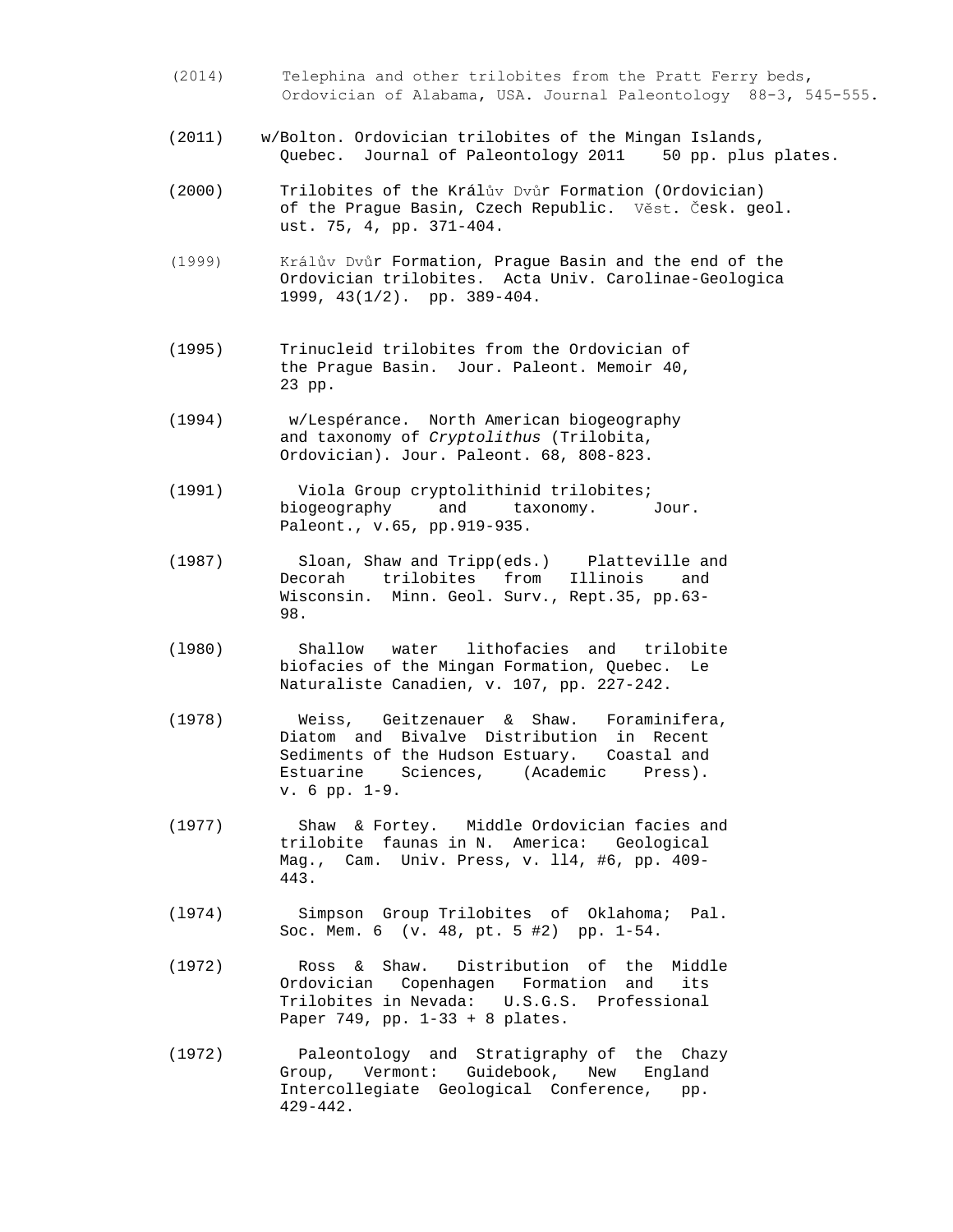- (1969) Stratigraphy of the Chazy Group: New York State Geological Association Guidebook. pp. 81-92.
- (1968) Chazy Group Trilobites: N. Y. State Museum Memoir No. 17, pp. 1-163, plates.
- (1967) w/Brophy, Foose, and Szekely. Triassic Geologic Features in the Connecticut Valley near Amherst, Massachusetts: Guidebook, New Intercollegiate Geological Conference, pp. 61-72.
	- (1964) Shaw & Ormiston. The eye socle of trilobites: Jour. Paleo. v. 38, pp. 1001-2.
	- (1962) w/Hansman and Pettyjohn. Catalog of type specimens in the University of Cincinnati Museum: U.C.M. Publications. pp. 1-133.

## GRANTS RECEIVED

- (1994-96) Trilobites of the Kraluv Dvur Formation, Czech Republic. C.U.N.Y. Faculty Research Grant and the Czech Academy of Science. ca. \$3500.
- (1992) Individual exchange scholar, NAS/Czech Acad. Science. Trinucleid trilobites of the Prague Basin. ca.\$10,000.
- (1991-93) C.U.N.Y. Faculty Research Grant: Outer shelf trilobite assemblages of North America and Gondwana: \$2700.
- (l988-90) C.U.N.Y. Faculty Research Grant: Cryptolithinid trilobites of North America: \$6500
- (1986-88) Project Director and preparator, NIH Minority Access to Research Careers (MARC): \$500,000.
- (1986) Project director, Minority High School Student Research Program(MBRS/NIH): \$4500.
- (1985) Project leader, Lehman College equipment request to I.B.M. Award: \$220,000 of equipment.
- (1985-88) Project Director and preparator, NIH Minority Biomedical Research Support Program(MBRS): \$750,000.
- (1985-86) Principal investigator, Smithsonian Foreign Currency Program Grant (India): \$5,000.
- (1977) CUNY Faculty Research Grant: Benthic Invertebrates of the Hudson Estuary: \$2,500.
- (1973) Oslo conference on Trilobites and Merostomes. Travel